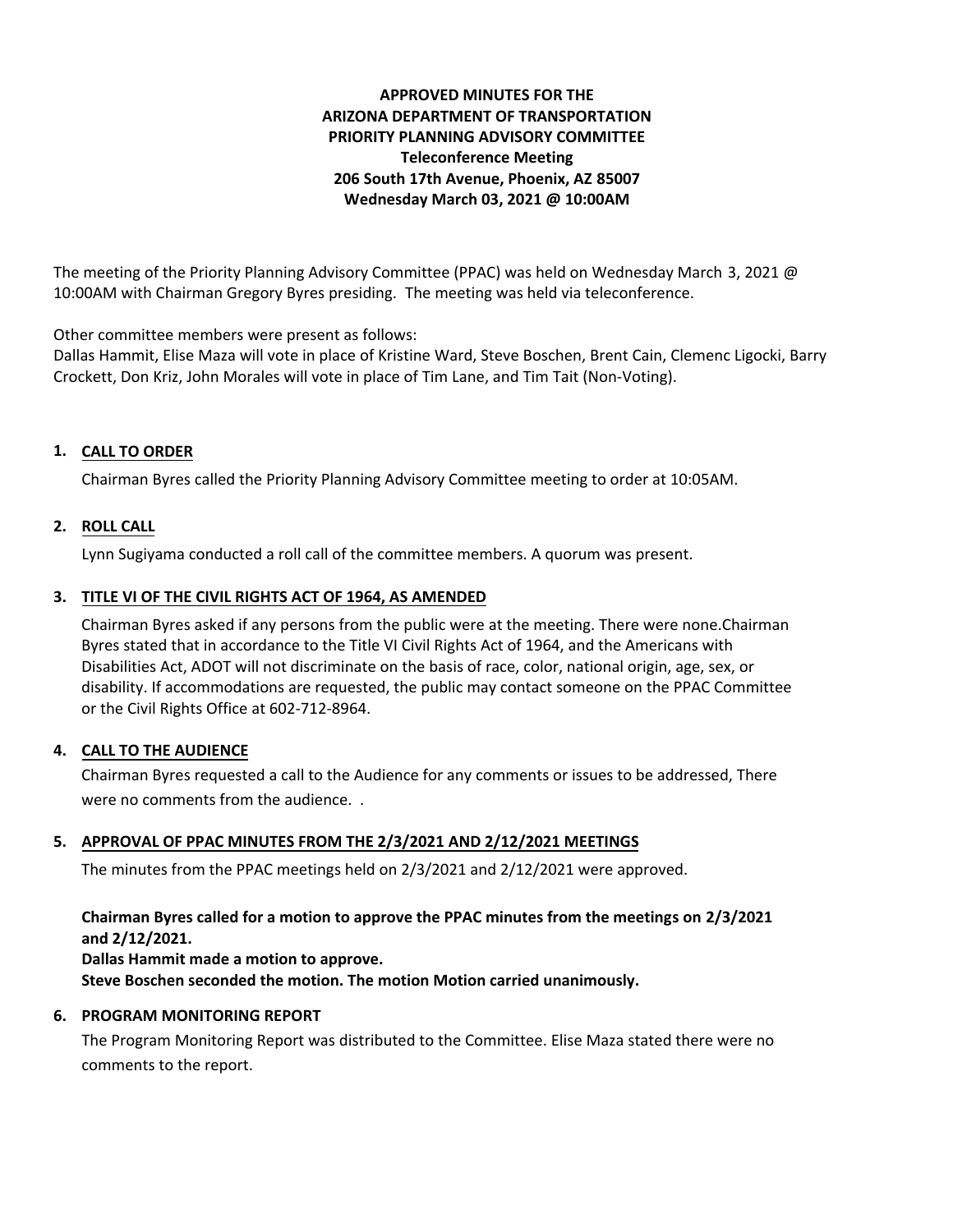# **2021-2025 TRANSPORTATION FACILITIES CONSTRUCTION: DISCUSSION AND POSSIBLE ACTION ON PROGRAM & PROJECT**

| $7-1$ | Route & MP:                | $1-10 \omega$ MP 149.0      |
|-------|----------------------------|-----------------------------|
|       | <b>Project Name:</b>       | I-17 SPLIT - SR 202L SANTAN |
|       | Type of Work:              | DESIGN/BUILD FOR WIDENING   |
|       | County:                    | Maricopa                    |
|       | District:                  | Central                     |
|       | Schedule:                  |                             |
|       | Project:                   | F007203X TIP#: 100181       |
|       | <b>Project Manager:</b>    | Amy Ritz                    |
|       | <b>Program Amount:</b>     | \$0                         |
|       | <b>New Program Amount:</b> | \$289,000                   |
|       | <b>Requested Action:</b>   | Establish new sub-phase.    |
|       |                            |                             |

| $7-2$ | Route & MP:                | I-10 @ MP 149.0             |
|-------|----------------------------|-----------------------------|
|       | <b>Project Name:</b>       | I-17 SPLIT - SR 202L SANTAN |
|       | <b>Type of Work:</b>       | DESIGN/BUILD FOR WIDENING   |
|       | County:                    | Maricopa                    |
|       | District:                  | Central                     |
|       | Schedule:                  |                             |
|       | Project:                   | F007204X TIP#: 100181       |
|       | <b>Project Manager:</b>    | Amy Ritz                    |
|       | <b>Program Amount:</b>     | \$0                         |
|       | <b>New Program Amount:</b> | \$1,223,000                 |
|       | <b>Requested Action:</b>   | Establish new sub-phase.    |
|       |                            |                             |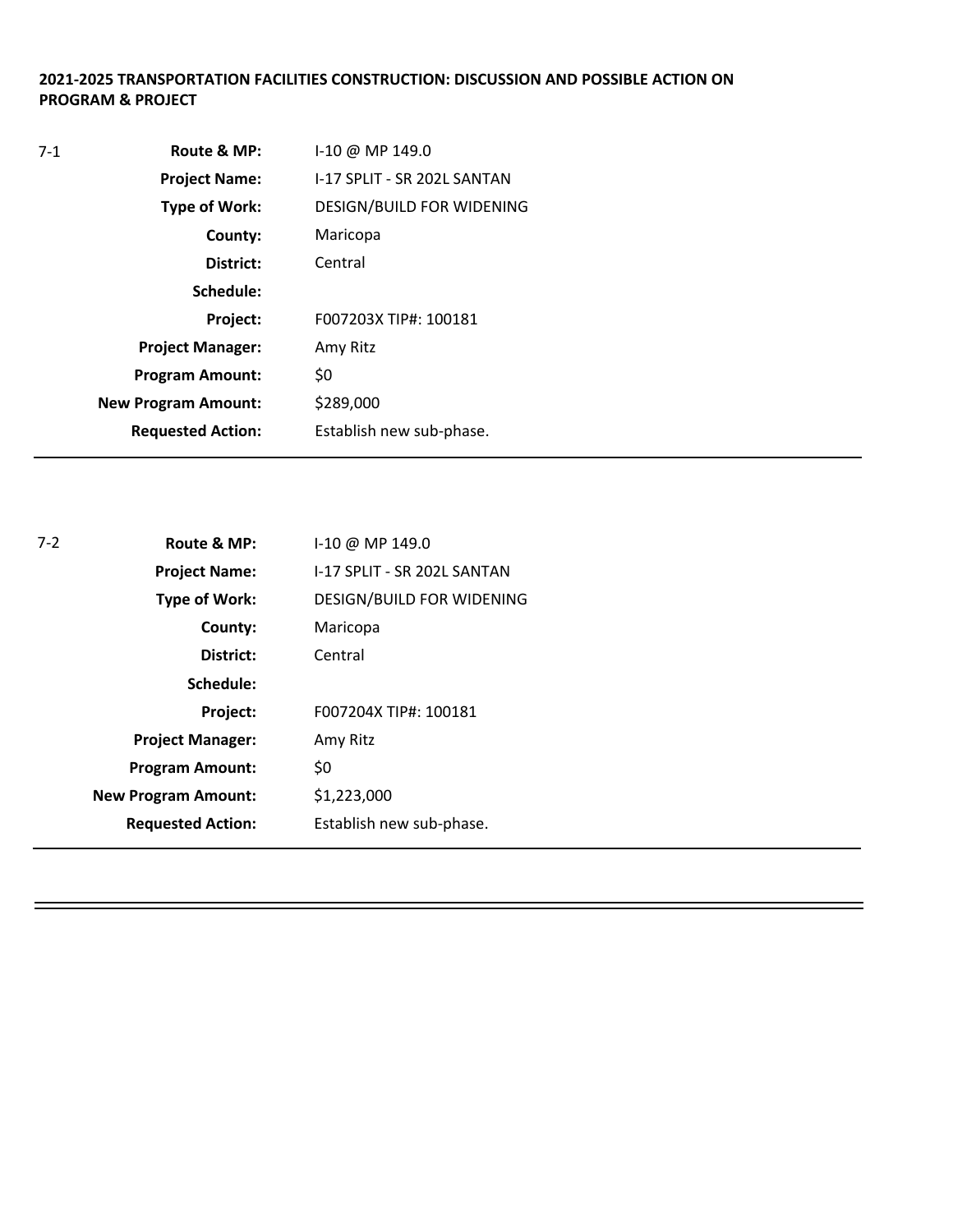| I-17 SPLIT - SR 202L SANTAN<br><b>Project Name:</b>  |  |
|------------------------------------------------------|--|
|                                                      |  |
| DESIGN/BUILD FOR WIDENING<br>Type of Work:           |  |
| Maricopa<br>County:                                  |  |
| District:<br>Central                                 |  |
| Schedule:                                            |  |
| Project:<br>F007205X TIP#: 100181                    |  |
| <b>Project Manager:</b><br>Amy Ritz                  |  |
| \$0<br><b>Program Amount:</b>                        |  |
| \$1,223,000<br><b>New Program Amount:</b>            |  |
| <b>Requested Action:</b><br>Establish new sub-phase. |  |

| $7 - 4$ | Route & MP:                | I-10 @ MP 149.0             |
|---------|----------------------------|-----------------------------|
|         | <b>Project Name:</b>       | I-17 SPLIT - SR 202L SANTAN |
|         | <b>Type of Work:</b>       | DESIGN/BUILD FOR WIDENING   |
|         | County:                    | Maricopa                    |
|         | District:                  | Central                     |
|         | Schedule:                  |                             |
|         | Project:                   | F007202D TIP#: 100181       |
|         | <b>Project Manager:</b>    | Amy Ritz                    |
|         | <b>Program Amount:</b>     | \$3,000,000                 |
|         | <b>New Program Amount:</b> | \$6,400,000                 |
|         | <b>Requested Action:</b>   | Increase budget.            |
|         |                            |                             |

**Items 7-1 through 7-4 were presented by: Amy Ritz Chairman called for a motion to approve Items 7-1 to 7-4. Elise Maza made the motion to approve. Steve Boschen seconded the motion. Motion carried unanimously.**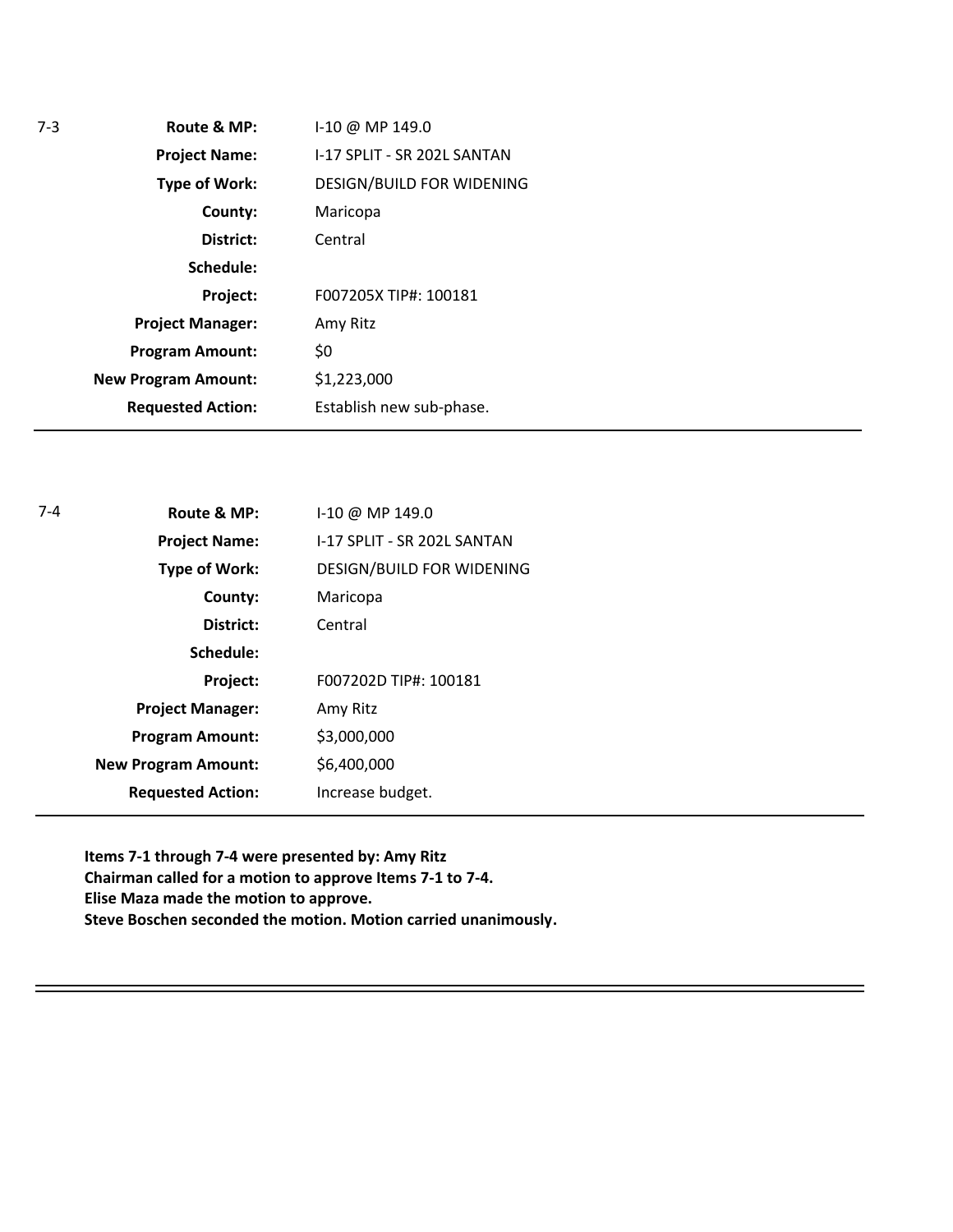**Route & MP: County: District: Schedule: Project Name: Type of Work: Project Manager: Project: Requested Action: New Program Amount: Program Amount:** Local Roadway Skousen Rd / Eleven Mile Corner, SR87-Battaglia Rd INSTALL RUMBLE STRIPS AND STOP SIGNS Pinal **Southcentral** T026601D TIP#: 101741 Bharat Kandel \$0 \$180,000 Establish Design Project.

**Item 7-5 was presented by: Bharat Kandel Chairman called for a motion to approve Item 7-5. Steve Boschen made the motion to approve. Brent Cain seconded the motion. Motion carried unanimously.**

| 7-6 | Route & MP:                | Local Roadway                                   |
|-----|----------------------------|-------------------------------------------------|
|     | <b>Project Name:</b>       | <b>BULLHEAD PARKWAY &amp; SILVER CREEK ROAD</b> |
|     | <b>Type of Work:</b>       | <b>INSTALL LIGHTING &amp; SIGNING</b>           |
|     | County:                    | Mohave                                          |
|     | District:                  | <b>Northwest</b>                                |
|     | Schedule:                  |                                                 |
|     | Project:                   | T027801D TIP#: 100501                           |
|     | <b>Project Manager:</b>    | <b>Bharat Kandel</b>                            |
|     | <b>Program Amount:</b>     | \$0                                             |
|     | <b>New Program Amount:</b> | \$361,000                                       |
|     | <b>Requested Action:</b>   | Establish Design Project.                       |

**Item 7-6 was presented by: Bharat Kandel Chairman called for a motion to approve Item 7-6. Steve Boschen made the motion to approve. Clemenc Ligocki seconded the motion. Motion carried unanimously.**

7-5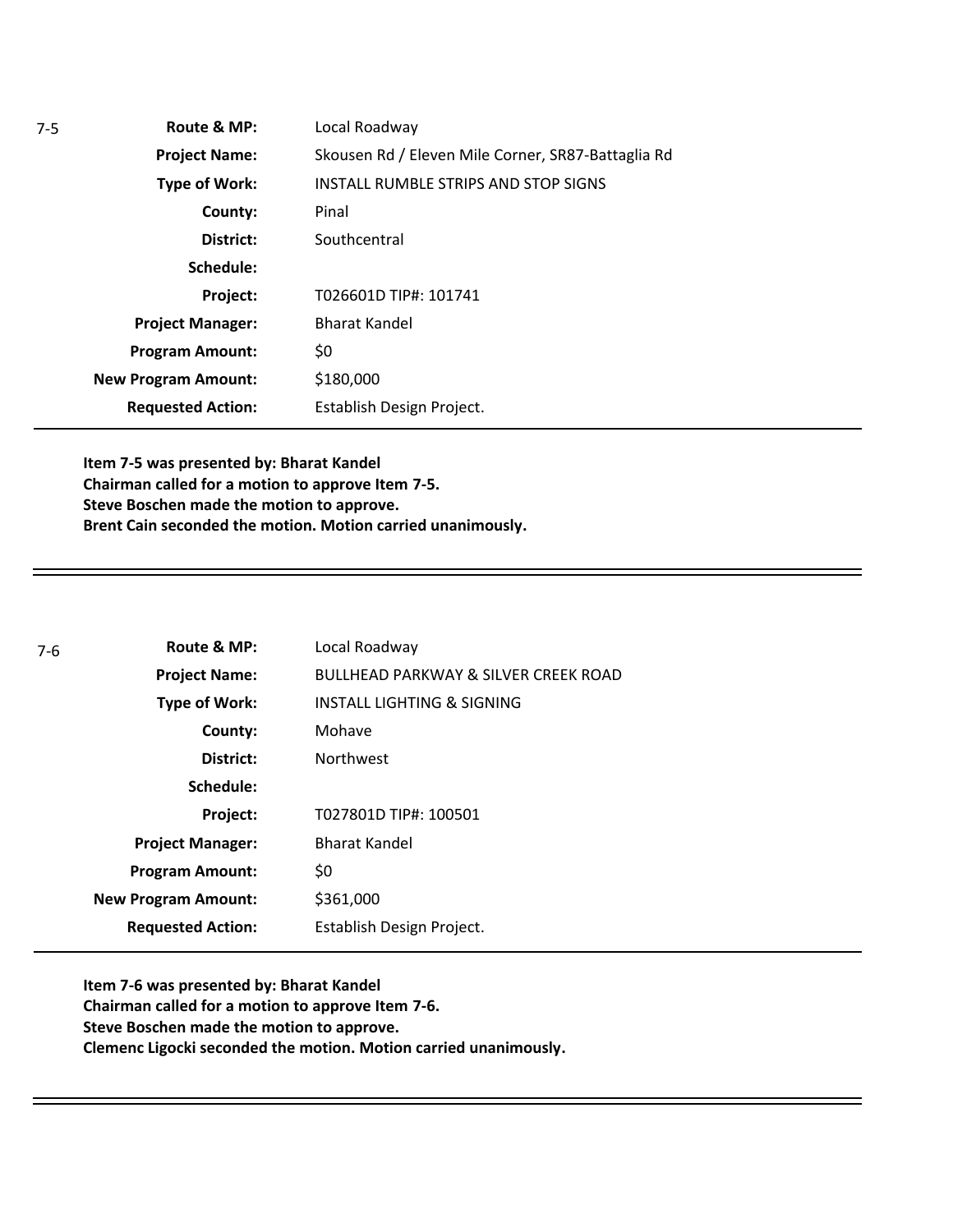| $7 - 7$ | Route & MP:                | SR 181 @ MP 62.0                          |
|---------|----------------------------|-------------------------------------------|
|         | <b>Project Name:</b>       | SR 186 - CHIRICAHUA NATIONAL MONUMENT     |
|         | Type of Work:              | WIDEN SHOULDERS AND REHABILITATE PAVEMENT |
|         | County:                    | Cochise                                   |
|         | District:                  | Southeast                                 |
|         | Schedule:                  |                                           |
|         | Project:                   | F009701C TIP#: 102270                     |
|         | <b>Project Manager:</b>    | Jennifer Acuna                            |
|         | <b>Program Amount:</b>     | \$0                                       |
|         | <b>New Program Amount:</b> | \$260,000                                 |
|         | <b>Requested Action:</b>   | <b>Establish Construction Phase.</b>      |
|         |                            |                                           |

**Item 7-7 was presented by: Jennifer Acuna Chairman called for a motion to approve Item 7-7. Steve Boschen made the motion to approve. Elise Maza seconded the motion. Motion carried unanimously.** 

| $7-8$ | Route & MP:                | $1-17$ @ MP 311.0                |
|-------|----------------------------|----------------------------------|
|       | <b>Project Name:</b>       | SB COUNTY LINE- MCCONNELL BRIDGE |
|       | Type of Work:              | PAVEMENT REHABILITATION          |
|       | County:                    | Yavapai                          |
|       | District:                  | Northcentral                     |
|       | Schedule:                  |                                  |
|       | Project:                   | F020701D TIP#: 100241            |
|       | <b>Project Manager:</b>    | Judah Cain                       |
|       | <b>Program Amount:</b>     | \$413,000                        |
|       | <b>New Program Amount:</b> | \$818,000                        |
|       | <b>Requested Action:</b>   | <b>Increase Budget</b>           |
|       |                            | Add scope                        |

**Item 7-8 was presented by: Judah Cain Chairman called for a motion to approve Item 7-8. Steve Boschen made the motion to approve. Dallas Hammit seconded the motion. Motion carried unanimously.** 

7-7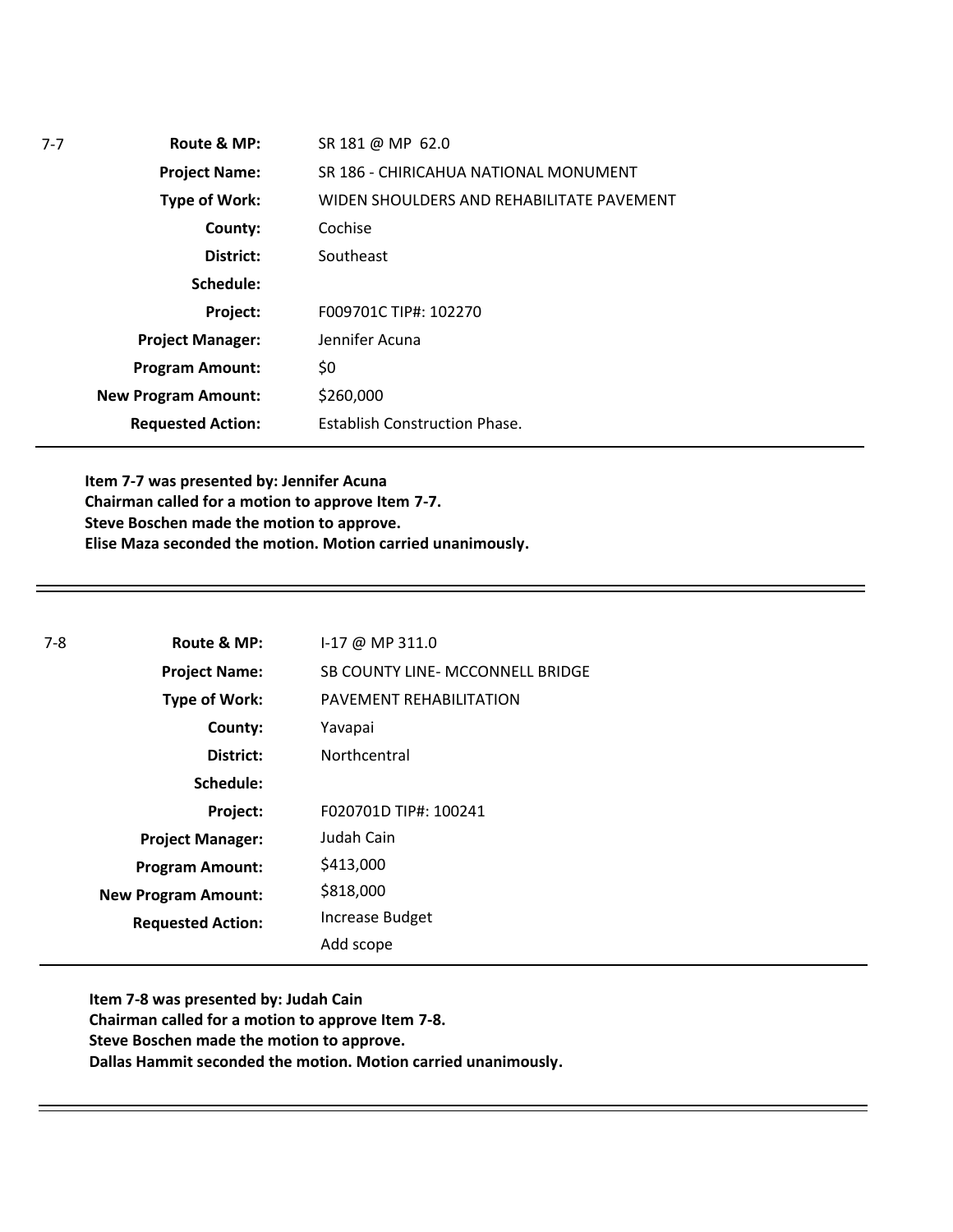**Route & MP: County: District: Schedule: Project Name: Type of Work: Project Manager: Project: Requested Action: New Program Amount:** 7-9 **Program Amount:** Local Roadway COTTONWOOD LN & KADOTA AVE, CASA GRANDE INSTALL PEDESTRIAN HYBRID BEACON Pinal **Southcentral** T027701D TIP#: 101742 Kirstin Huston \$0 \$180,000 Establish New Project.

**Item 7-9 was presented by: Kirstin Huston Chairman called for a motion to approve Item 7-9. Steve Boschen made the motion to approve. Brent Cain seconded the motion. Motion carried unanimously.** 

| $7 - 10$<br>Route & MP: |                            | SR 89 @ MP 338.0                  |
|-------------------------|----------------------------|-----------------------------------|
|                         | <b>Project Name:</b>       | CHINO VALLEY - HELL CANYON BRIDGE |
|                         | <b>Type of Work:</b>       | MINOR PAVEMENT PRESERVATION       |
|                         | County:                    | Yavapai                           |
|                         | District:                  | <b>Northwest</b>                  |
|                         | Schedule:                  | FY 2021                           |
|                         | Project:                   | F034801C TIP#: 101186             |
|                         | <b>Project Manager:</b>    | Olivier Mirza                     |
|                         | <b>Program Amount:</b>     | \$1,000,000                       |
|                         | <b>New Program Amount:</b> | \$1,672,000                       |
|                         | <b>Requested Action:</b>   | Increase Budget.                  |

**Item 7-10 was presented by: Olivier Mirza Chairman called for a motion to approve Item 7-10. Dallas Hammit made the motion to approve. Steve Boschen seconded the motion. Motion carried unanimously.**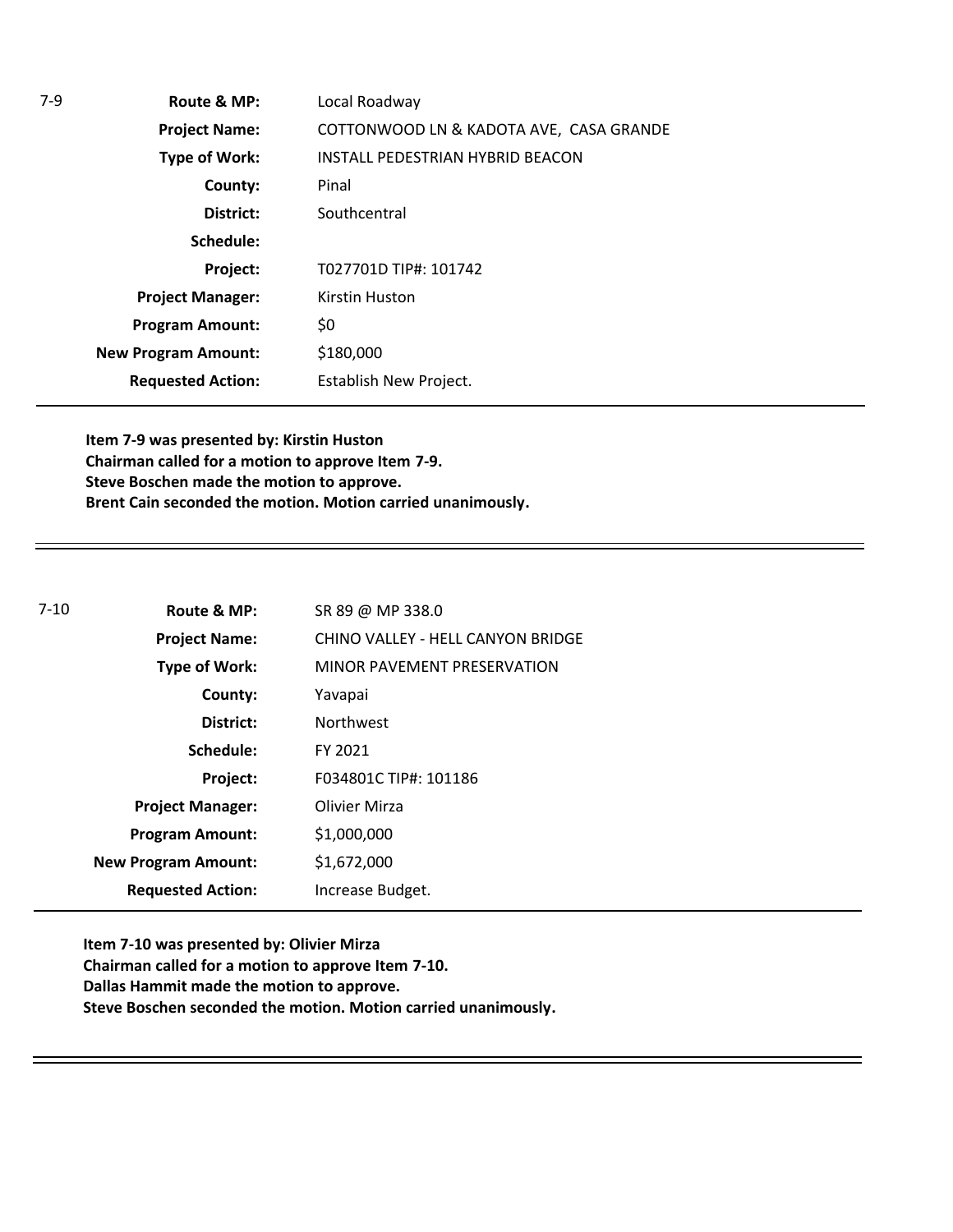| $7 - 11$ | Route & MP:                | SR 101L @ MP 17.0                                     |
|----------|----------------------------|-------------------------------------------------------|
|          | <b>Project Name:</b>       | 75TH AVE - I-17                                       |
|          | <b>Type of Work:</b>       | DESIGN GENERAL PURPOSE LANE & 75TH AVE TI IMPROVEMENT |
|          | County:                    | Maricopa                                              |
|          | District:                  | Central                                               |
|          | Schedule:                  |                                                       |
|          | Project:                   | F031601D TIP#: 8894                                   |
|          | <b>Project Manager:</b>    | Rashidul Haque                                        |
|          | <b>Program Amount:</b>     | \$9,010,000                                           |
|          | <b>New Program Amount:</b> | \$12,010,000                                          |
|          | <b>Requested Action:</b>   | Add Scope.                                            |
|          |                            | Increase Budget.                                      |

**Item 7-11 was presented by: Rashidul Haque Chairman called for a motion to approve Item 7-11. Dallas Hammit made the motion to approve. Steve Boschen seconded the motion. Motion carried unanimously.**

| $7 - 12$<br>Route & MP: |                                                         | US 95 @ MP 60.0       |
|-------------------------|---------------------------------------------------------|-----------------------|
|                         | <b>Project Name:</b>                                    | US 95; MP 60-MP 80    |
|                         | CENTERLINE AND EDGE LINE RUMBLE STRIPS<br>Type of Work: |                       |
|                         | County:                                                 | La Paz                |
|                         | District:                                               | Southwest             |
|                         | Schedule:                                               |                       |
|                         | Project:                                                | F037801D TIP#: 101005 |
|                         | <b>Project Manager:</b>                                 | Rehnuma Rahman        |
|                         | <b>Program Amount:</b>                                  | \$116,000             |
|                         | <b>New Program Amount:</b>                              | \$0                   |
|                         | <b>Requested Action:</b>                                | Delete the project.   |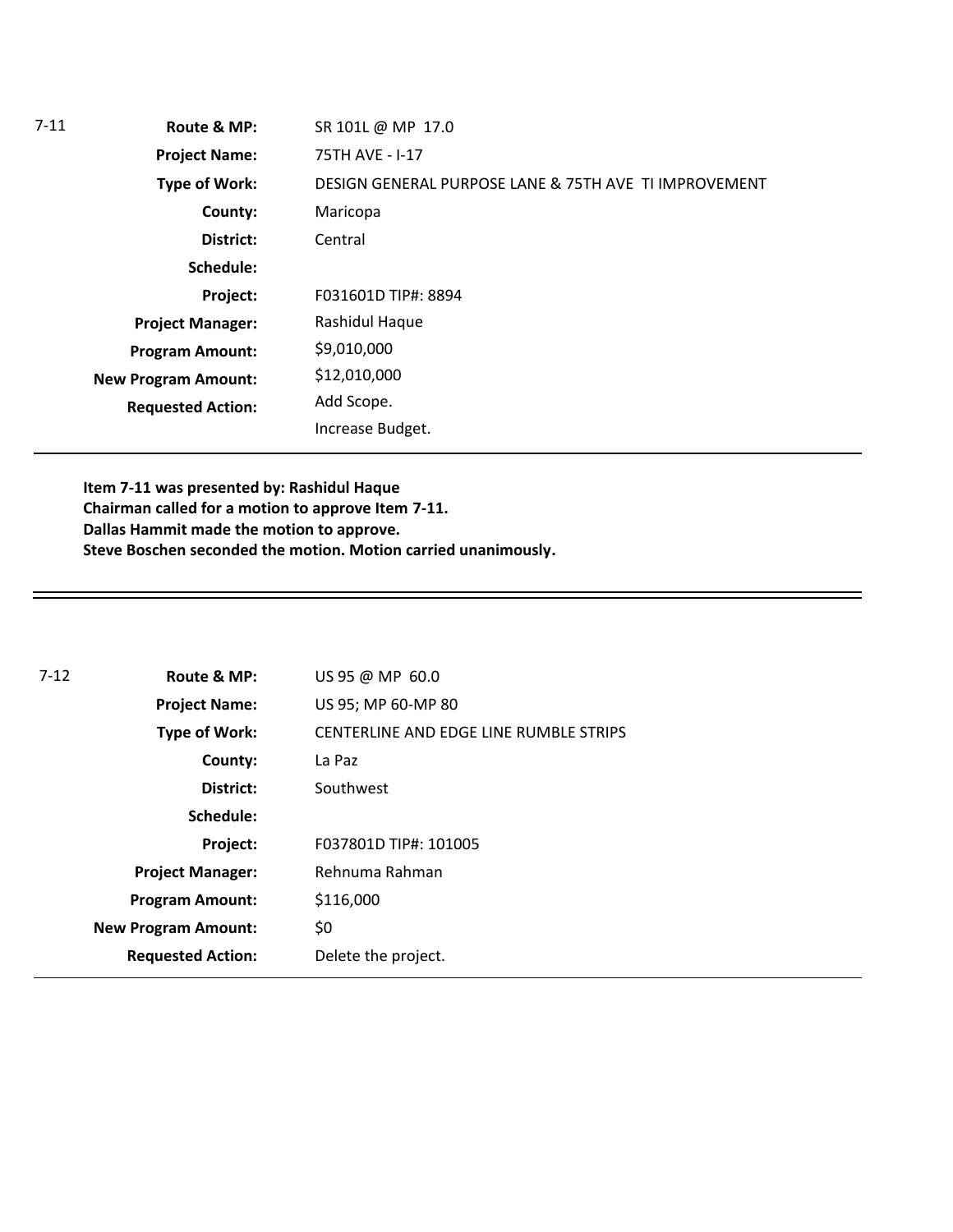| $7-13$ | Route & MP:                | US 95 @ MP 60.0                        |
|--------|----------------------------|----------------------------------------|
|        | <b>Project Name:</b>       | US 95; MP 60-MP 80                     |
|        | Type of Work:              | CENTERLINE AND EDGE LINE RUMBLE STRIPS |
|        | County:                    | La Paz                                 |
|        | District:                  | Southwest                              |
|        | Schedule:                  |                                        |
|        | Project:                   | F037801C TIP#: 101005                  |
|        | <b>Project Manager:</b>    | Rehnuma Rahman                         |
|        | <b>Program Amount:</b>     | \$1,030,000                            |
|        | <b>New Program Amount:</b> | \$0                                    |
|        | <b>Requested Action:</b>   | Delete the project.                    |

**Items 7-12 and 7-13 were presented by: Rehnuma Rahman Chairman called for a motion to approve Items 7-12 and 7-13. Steve Boschen made the motion to approve. Barry Crockett seconded the motion. Motion carried unanimously.** 

| $7 - 14$ | Route & MP:                | SR 410 @ MP 0          |
|----------|----------------------------|------------------------|
|          | <b>Project Name:</b>       | Sonoran Corridor       |
|          | <b>Type of Work:</b>       | <b>EIS Route Study</b> |
|          | County:                    | Pima                   |
|          | District:                  | Southcentral           |
|          | Schedule:                  |                        |
|          | Project:                   | P910101P TIP#: 7777    |
|          | <b>Project Manager:</b>    | <b>Samuel Patton</b>   |
|          | <b>Program Amount:</b>     | \$3,500,000            |
|          | <b>New Program Amount:</b> | \$3,550,000            |
|          | <b>Requested Action:</b>   | Increase Budget.       |

**Item 7-14 was presented by: Samuel Patton Chairman called for a motion to approve Item 7-14. Dallas Hammit made the motion to approve. Steve Boschen seconded the motion. Motion carried unanimously.**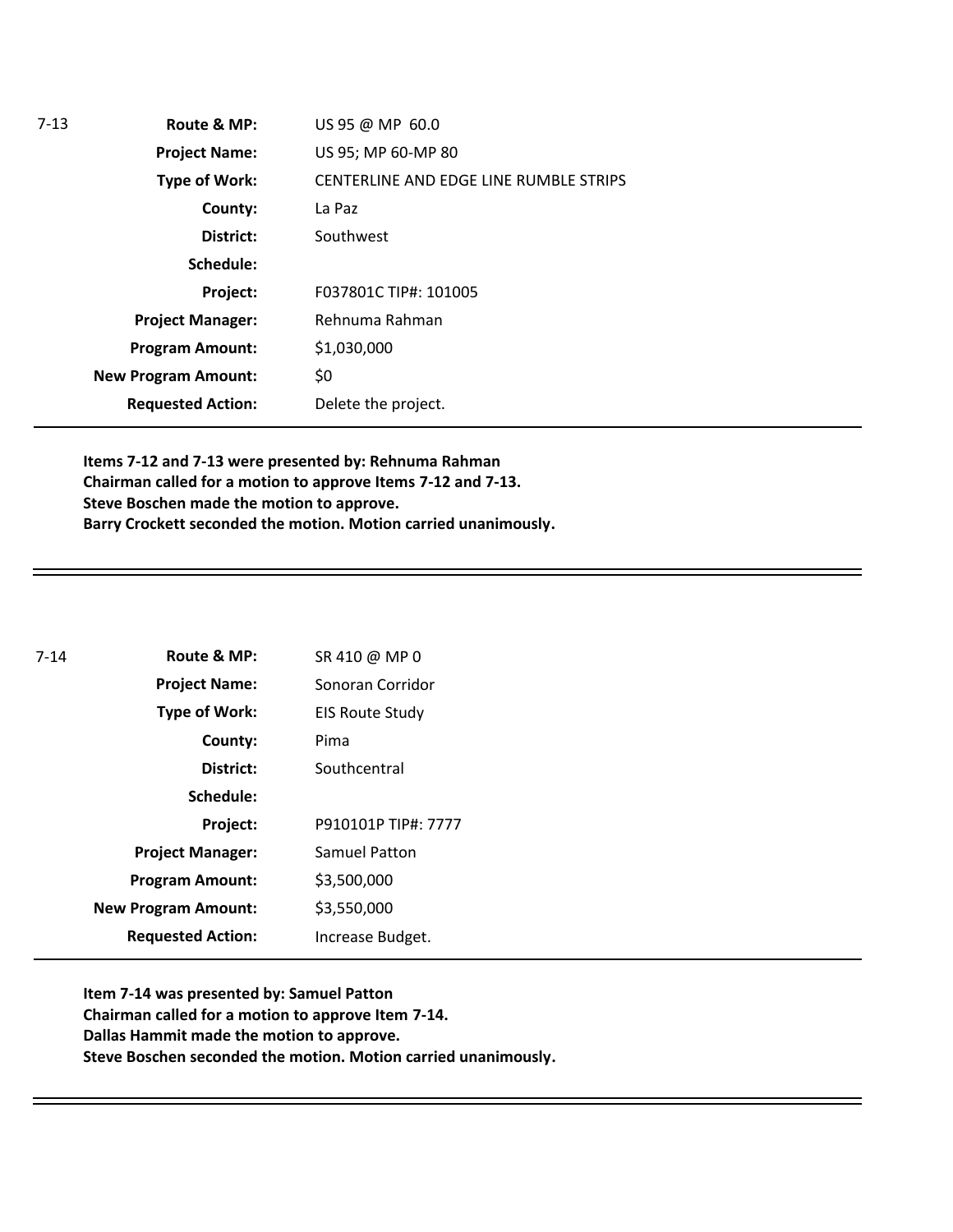| Route & MP:                | US 180 @ MP 309.0                        |
|----------------------------|------------------------------------------|
| <b>Project Name:</b>       | FIVE MILE WASH BRIDGE & LITTLE CO BRIDGE |
| <b>Type of Work:</b>       | <b>BRIDGE REHABILITATION</b>             |
| County:                    | Navajo                                   |
| District:                  | <b>Northeast</b>                         |
| Schedule:                  | FY 20 21                                 |
| Project:                   | F031301D TIP#: 100219                    |
| <b>Project Manager:</b>    | <b>Thomas Oreilly</b>                    |
| <b>Program Amount:</b>     | \$850,000                                |
| <b>New Program Amount:</b> | \$0                                      |
| <b>Requested Action:</b>   | Defer project.                           |
|                            |                                          |

**Item 7-15 was presented by: Thomas Oreilly Chairman called for a motion to approve Item 7-15. Steve Boschen made the motion to approve. Brent Cain seconded the motion. Motion carried unanimously.**

| 7-16 | Route & MP:                | US 191 @ MP 469.0                     |
|------|----------------------------|---------------------------------------|
|      | <b>Project Name:</b>       | CHINLE WASH - LUKACHUKAI WASH         |
|      | <b>Type of Work:</b>       | REPLACE AND REHAB BRIDGES             |
|      | County:                    | Apache                                |
|      | District:                  | <b>Northeast</b>                      |
|      | Schedule:                  | FY 2021                               |
|      | Project:                   | H894501C TIP#: 100362                 |
|      | <b>Project Manager:</b>    | Trent Kelso                           |
|      | <b>Program Amount:</b>     | \$20,365,000                          |
|      | <b>New Program Amount:</b> | \$21,683,000                          |
|      | <b>Requested Action:</b>   | Increase Budget, Defer to 4th Quarter |

**Item 7-16 was presented by: Trent Kelso Chairman called for a motion to approve Item 7-16. Steve Boschen made the motion to approve. Barry Crockett seconded the motion. Motion carried unanimously.**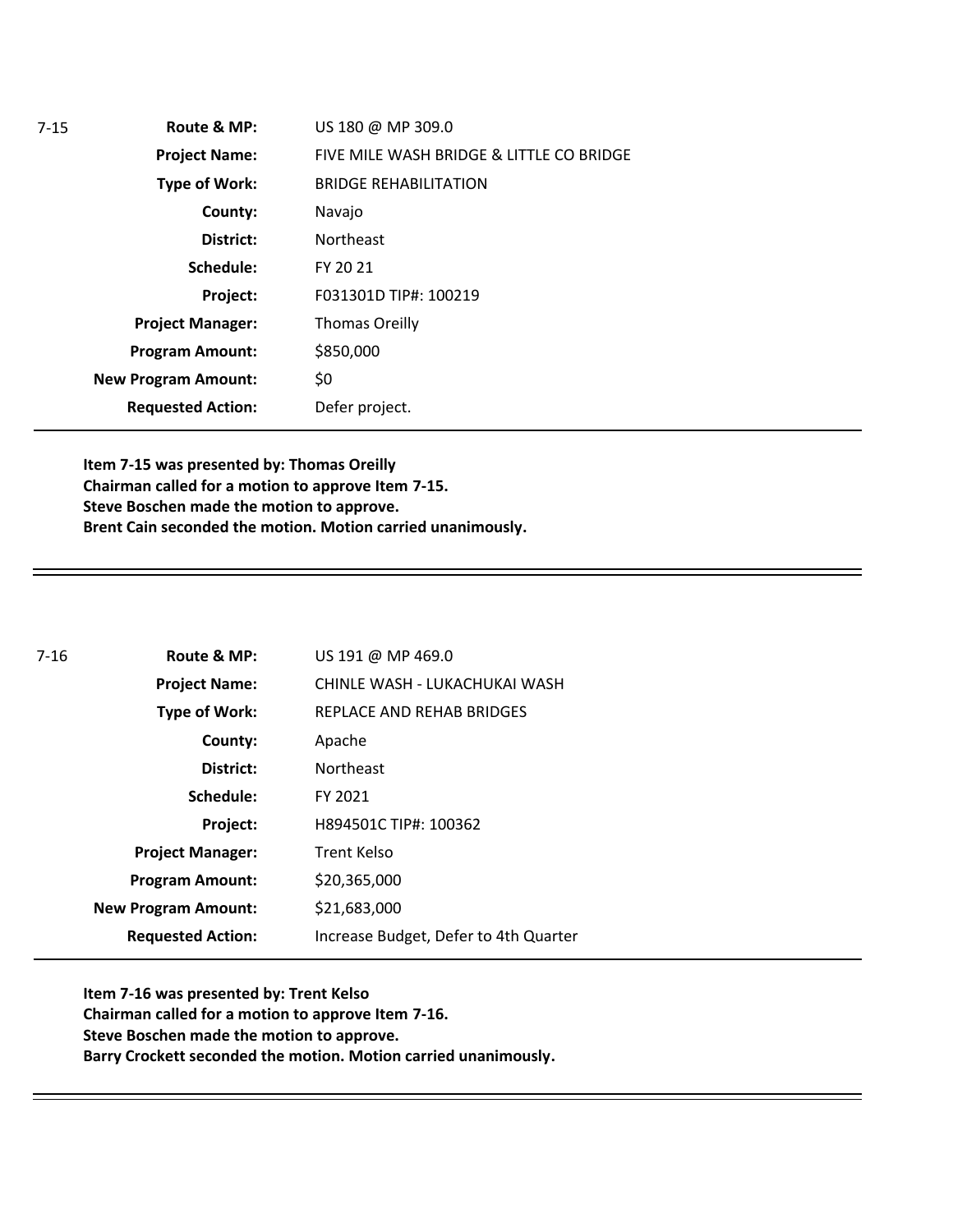| $7-17$ | Route & MP:                | SR 303L @ MP 105.0        |
|--------|----------------------------|---------------------------|
|        | <b>Project Name:</b>       | MC 85 - VAN BUREN ST      |
|        | Type of Work:              | <b>DESIGN NEW FREEWAY</b> |
|        | County:                    | Maricopa                  |
|        | District:                  | Central                   |
|        | Schedule:                  |                           |
|        | Project:                   | H687001D TIP#: 8899       |
|        | <b>Project Manager:</b>    | <b>Tricia Brown</b>       |
|        | <b>Program Amount:</b>     | \$0                       |
|        | <b>New Program Amount:</b> | \$12,000,000              |
|        | <b>Requested Action:</b>   | Establish New Project.    |

**Item 7-17 was presented by: Tricia Brown Chairman called for a motion to approve Item 7-17. Dallas Hammit made the motion to approve. Steve Boschen seconded the motion. Motion carried unanimously**

| $7-18$ | Route & MP:                | SR 85 @ MP 0.0                   |
|--------|----------------------------|----------------------------------|
|        | <b>Project Name:</b>       | SR 85 NB & MC-85                 |
|        | <b>Type of Work:</b>       | RECONSTRUCT INTERSECTION PROFILE |
|        | County:                    | Maricopa                         |
|        | District:                  | Southwest                        |
|        | Schedule:                  |                                  |
|        | Project:                   | TIP#: 101875                     |
|        | <b>Project Manager:</b>    | Tricia Brown                     |
|        | <b>Program Amount:</b>     | \$500,000                        |
|        | <b>New Program Amount:</b> | \$0                              |
|        | <b>Requested Action:</b>   | Delete project.                  |

**Item 7-18 was presented by: Tricia Brown Chairman called for a motion to approve Item 7-18. Steve Boschen made the motion to approve. Barry Crockett seconded the motion. Motion carried unanimously.**